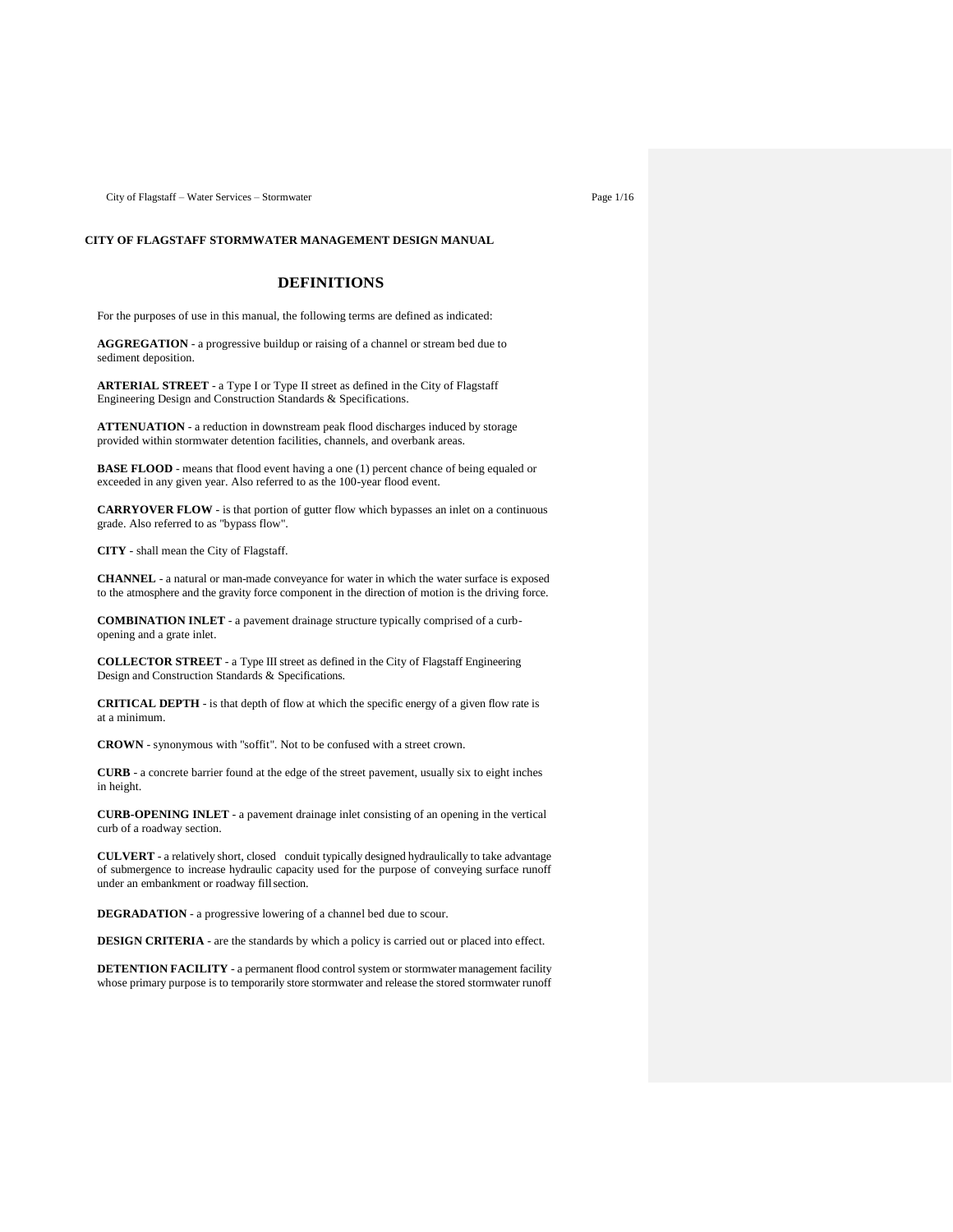City of Flagstaff – Water Services – Stormwater Page 2/16

at controlled rates. Also used as a means of attenuating the effects of increased runoff caused by development by temporarily storing runoff and metering the discharge at pre-development rates, thereby lengthening the duration of flow.

**DEVELOPMENT** - means any land change, including but not limited to subdivisions, buildings, other structures, mining, dredging, clearing, grubbing, stripping, grading, paving, excavation, drilling, transporting and filling of land.

**DROP INLET** - a drainage inlet with a horizontal or nearly horizontal opening.

**DROP STRUCTURE** - a hydraulic structure used in an open channel or conduit for grade control or energy dissipation purposes.

**EMBANKMENT** - a man-made earth fill structure constructed for the purpose of roadway elevation, detention and/or impoundment of water.

**ENERGY DISSIPATOR** - any device designed to protect downstream areas from erosion by reducing the velocity of flow to acceptable limits.

**ENGINEER** - a registered professional engineer in the State of Arizona who demonstrates proficiency in the specific area of design.

**EROSION** - the process of removal and transport of soil particles or land surface by the action of wind, water, ice, gravity or any combination thereof.

**EROSION AND SEDIMENT CONTROL** - the control of solid material, both mineral and organic, during a land disturbing activity or development to prevent its transport out of the disturbed area or development.

**FEMA** - an abbreviation for the Federal Emergency Management Agency.

**FILTER BLANKET (LAYER)** - a layer of graded, intermediate size gravel placed between finegrained (natural) material and riprap to prevent the erosion of the finer material. Also referred to as a "granular filter".

**FILTER FABRIC** - a layer of synthetic material that serves the same purpose as a filter blanket.

**FLARED WINGWALLS** - the part of a culvert headwall which serves as a retaining wall for the roadway embankment or channel banks. The walls form an angle to the centerline of the culvert.

**FLOODPLAIN** - is those areas adjoining the channel of a watercourse including areas where drainage is or may be restricted by man-made structures which have been or may be covered partially or wholly by floodwater from the one hundred year flood.

**FLOODWAY** - is the channel of a river or other watercourse and the adjacent land areas that must be reserved in order to discharge the base flood without cumulatively increasing the water surface elevation more than a designated height.

**FLOODWAY FRINGE** - is that portion of the Special Flood Hazard Area (100-year floodplain) located outside of the Regulatory Floodway.

**FLUME** - an open or closed channel used to convey water, typically down an embankment.

**FREEBOARD** - is the additional vertical distance between the calculated maximum level water surface in a culvert, reservoir, tank, detention basin, channel, canal, or wash and the top of the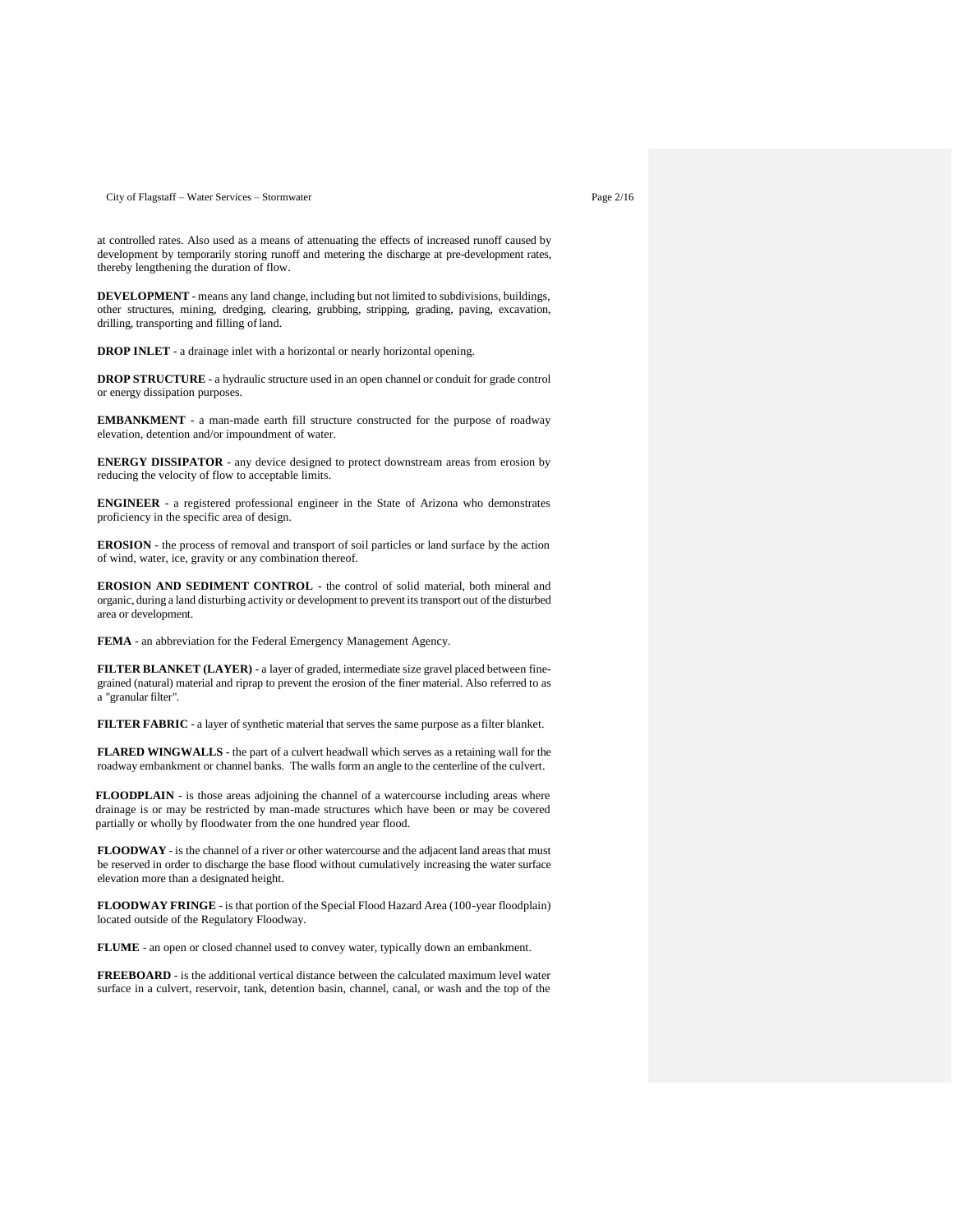City of Flagstaff – Water Services – Stormwater Page 3/16

confining structure.

**FROUDE NUMBER** - a dimensionless number that represents the ratio of inertial forces to gravitational forces. High Froude numbers are indicative of high velocity and high potential for scour.

**GRADE CONTROL STRUCTURE** - a hydraulic structure constructed across an open channel or stream from bank to bank to control bed slope and prevent channel degradation and headcutting.

**GRADING AND DRAINAGE PLAN** - the set of drawings and other documents that comprise all the information and specifications for the drainage system, structures, concepts and techniques that will be used to control stormwater runoff, erosion, and sediment transport.

**GRATE INLET** - a drainage structure consisting of an opening in the gutter, covered by one or more metal grates, set flush with the pavement or gutter or located at the roadside in a low point, swale or channel.

**GUTTER** - that portion of the roadway section adjacent to the curb which is utilized to convey stormwater runoff. It may include a portion or all of a traveled lane, shoulder or parking lane, and a limited width adjacent to the curb may be of different materials and have a different cross slope.

**HEADCUTTING** - is an abrupt vertical drop in an earthen channel bottom or embankmentcaused by erosive flows. This type of erosion typically moves upstream due to changes in discharge and sediment load characteristics.

**HEADWALL** - the structural appurtenance usually applied to the end of a culvert to control an adjacent roadway embankment and protect the culvert end.

**HEADWATER** - is that depth of water impounded upstream of a culvert due to the influence of the culvert constriction, friction, and configuration.

**HYDRAULIC GRADE LINE (HGL)** - a line which represents the static head plus the pressure head of flowing water and is equal to the total energy grade line minus the velocity head at any point along a storm drain. Typically referred to as the locus of elevations to which the water would rise in successive piezometer tubes if the tubes were installed along a pipe run.

**HYDRAULIC JUMP** - an abrupt rise in the water surface caused by abrupt transitions from supercritical flow regime to a subcritical flow regime in the flow direction.

**IMPERVIOUS** - the condition of being impenetrable to water.

**IMPROVED INLET** - a flared, depressed or tapered inlet that has entrance geometry that decreases the flow constriction at the inlet and thus increases the capacity of a culvert entrance.

**INVERT** - the floor, inside bottom or the lowest portion of a conduit or channel.

**LAND DISTURBING ACTIVITY** - any use of the land that results in a change in the natural cover or topography that may cause erosion and contribute to sediment and alter the quality and/or quantity of storm water runoff emanating from that land.

**LOCAL SCOUR** - erosion which occurs as the result of high velocity flow at a culvert, storm drain outlet, pier, or abutment which extends only a limited distance downstream.

**LOW CHORD** - the elevation of the lowest portion of a bridge deck structure used to determine the open area below the bridge available for freeboard and flow conveyance.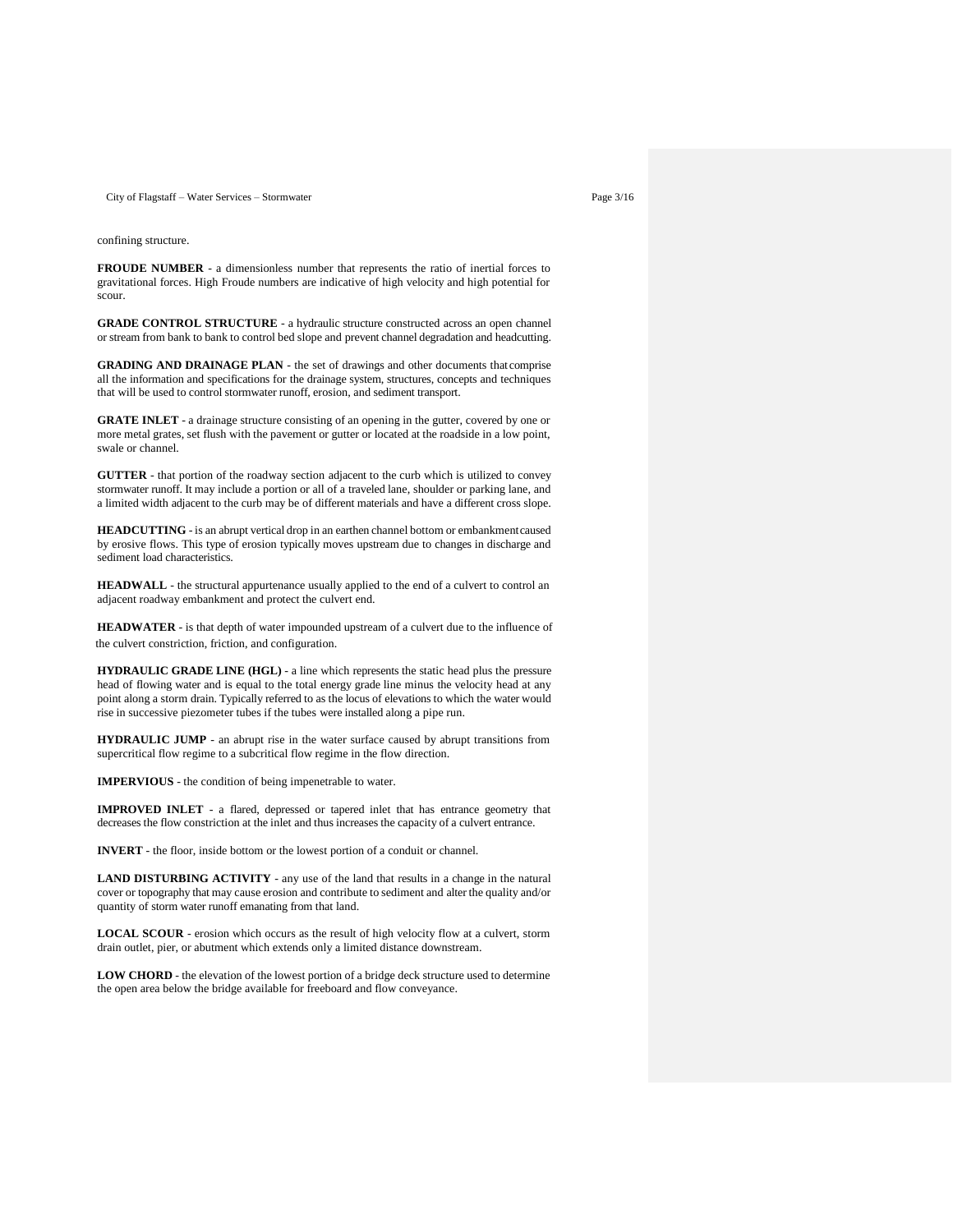City of Flagstaff – Water Services – Stormwater Page 4/16

**MANNING'S "n"** - a coefficient of roughness, typically used in a formula for estimating the capacity of an open channel or conduit to convey water.

**MILD SLOPE** - a slope where the critical depth is less than the normal depth.

**MUTLI-PURPOSE FACILITY** - a detention facility which provides other benefits in addition to flood control, such as recreation, parking, visual buffers, and stormwater water treatment.

**NORMAL FLOW** - is open channel flow which occurs when the discharge, velocity, depth, slope, and channel cross-section are uniform throughout the reach. The water surface profile and channel bottom are parallel.

**NPDES** - acronym for the National Pollutant Discharge Elimination System program and permitting process administered by the Environmental Protection Agency for the purpose of improving the quality of the nation's waters by mitigating non-point source pollution in urban stormwater runoff.

**OBSTRUCTION** - is any physical alteration in, along, across or projecting into any channel, watercourse, or floodway which may impede or divert floodwaters, or may itself be carried downstream to cause damage to life or property. Examples include but are not limited to: any dam, wall, embankment, bridge, conduit, culvert, building, structure, levee, dike, abutment, projection, excavation, fill, stockpile, fence, wire, rock, gravel, refuse, vehicle, equipment, or vegetation.

**POLICY** - is a set of goals that establish a definite course or method of action and that are established to guide and determine present and future decisions. Policy is implemented through design criteria established as standards for making decisions.

**PRESSURE FLOW** - the flow of water within a closed conduit without a free surface open to atmospheric pressure.

Add the following Definition:

**REGISTRANT -** a person registered or certified by the Arizona State Board of Technical Registration

**RESERVOIR ROUTING** - flood routing of inflow and outflow hydrographs through a reservoir or detention basin.

**RETENTION BASIN** - is a stormwater storage facility which is drained by subsurface infiltration instead of a positive outlet.

**RIPRAP** - rock or stones placed in a loose assemblage along the banks/bed of a channel or outlet of a conduit to inhibit erosion and scour.

**RIVERINE** - means relating to, formed by, or resembling a river (including tributaries), stream, wash, or brook.

**SAG** - synonymous with "sump".

**SEDIMENT TRAP** - an area within a stormwater detention facility or construction site which is designed to trap incoming sediments for the purpose of facilitating maintenance.

**SEDIMENTATION** - the process involving the deposition of soil particles which have been carried by flood waters or stormwater runoff.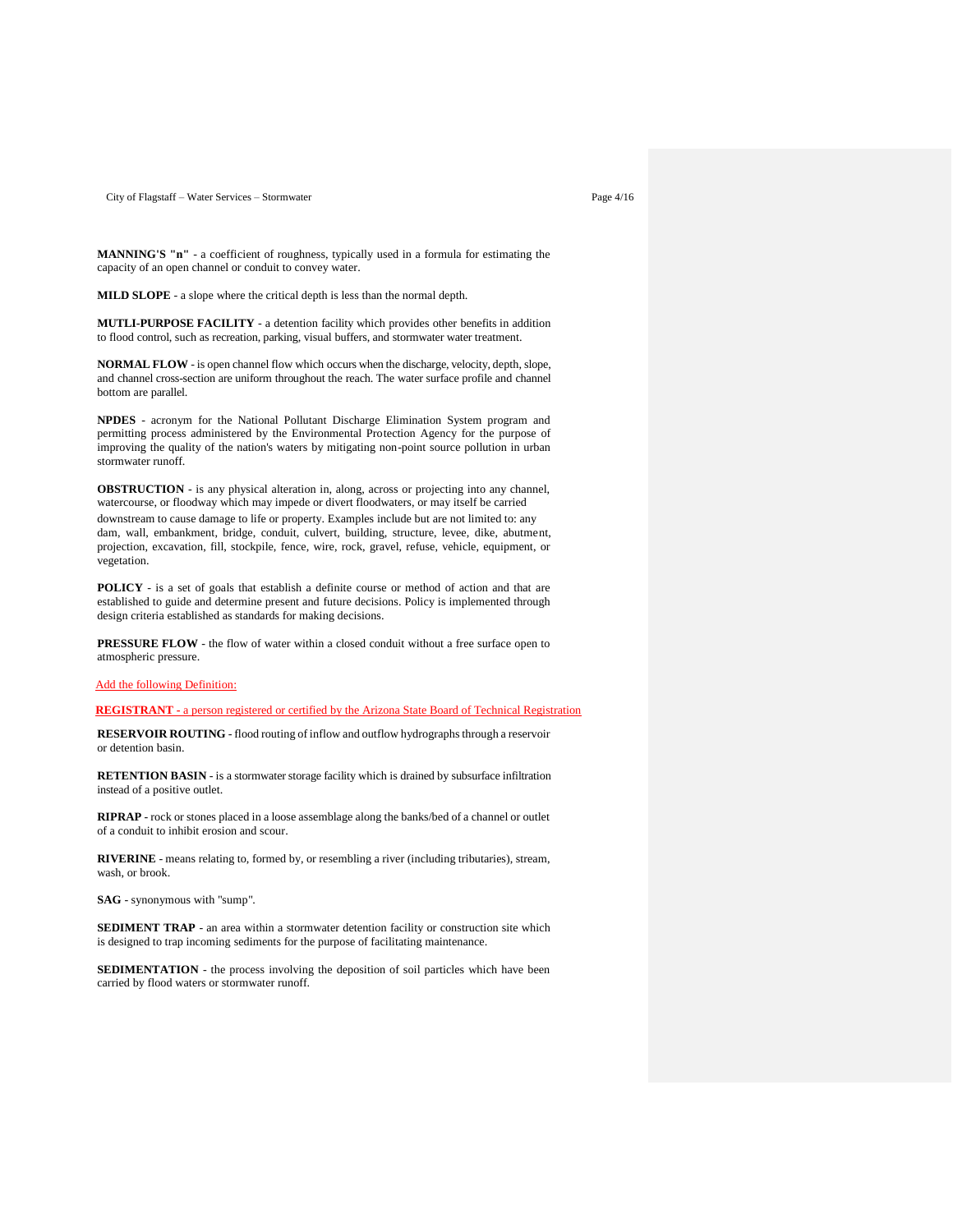City of Flagstaff – Water Services – Stormwater Page 5/16

**SEEPAGE** - the movement of water through pores and voids of pervious material such as soil, gravel, filter fabric, etc.

**SETBACK** - the minimum horizontal distance between a structure and a channel, stream, wash, riverine, natural watercourse, or detention basin as measured from the top edge of the highest bank.

**SHALL** - means a required element.

**SHEET FLOW** - shallow, diffuse runoff typically characterized by an approximately equal depth of runoff across a broad width of flow without concentrating in gullies and streams (often referred to as overland flow).

**SHOULD** - means a recommended element.

**SLOTTED DRAIN INLET** - a pavement drainage inlet composed of a continuous slot built into the soffit of a pipe which serves to intercept, collect and transport the flow.

**SOFFIT** – is the inside top of a culvert or storm drain conduit. Also refereed to as the "crown".

**SOIL STABILIZATION** - the installation of vegetative, synthetic, or structural measures to protect soil from erosive forces of raindrop impact and flowing water.

**SPREAD** - the width of flow measured laterally from the roadway face of curb.

**STEADY FLOW** - flow characteristic in which the discharge passing a given cross section remains constant in time.

**STEEP SLOPE** - a slope where the critical depth is greater than the normal depth.

**STORM DRAIN** - a combination of underground conduits (laterals, trunks, pipes) and surface inlet structures utilized for the purpose of removing stormwater runoff from the ground surface or street pavement and conveying it to a downstream dischargepoint.

**STORM DURATION** - the period or length of a storm event.

**STORMWATER MANAGEMENT** - the collection, conveyance, storage, treatment and disposal of stormwater runoff in a manner to minimize channel erosion, flood damage, and/or degradation of water quality and in a manner to enhance and ensure public health, safety, and general welfare, which shall include a system of vegetative or structural measures, or both, that control the increased volume and rate of runoff caused by manmade changes to the land.

**STORMWATER MANAGER** - is the duly designated head of the City of Flagstaff Stormwater Management Section, or his/her duly authorized representative or agent.

**STORMWATER RUNOFF** - is the direct response of a watershed or drainage area to precipitation from a storm event and/or snow melt and includes surface and subsurface runoff or drainage that enters a watercourse, street, storm drain or other concentrated flow during and following precipitation.

**SUBCRITICAL FLOW** - flow regime which occurs when the Froude number is less than one (1), flow depths are greater than critical depth, small water surface disturbances travel both up and downstream, and the control of the flow depth is always located downstream.

**SUMP** - a low point typically found within a street profile where stormwater runoff collects.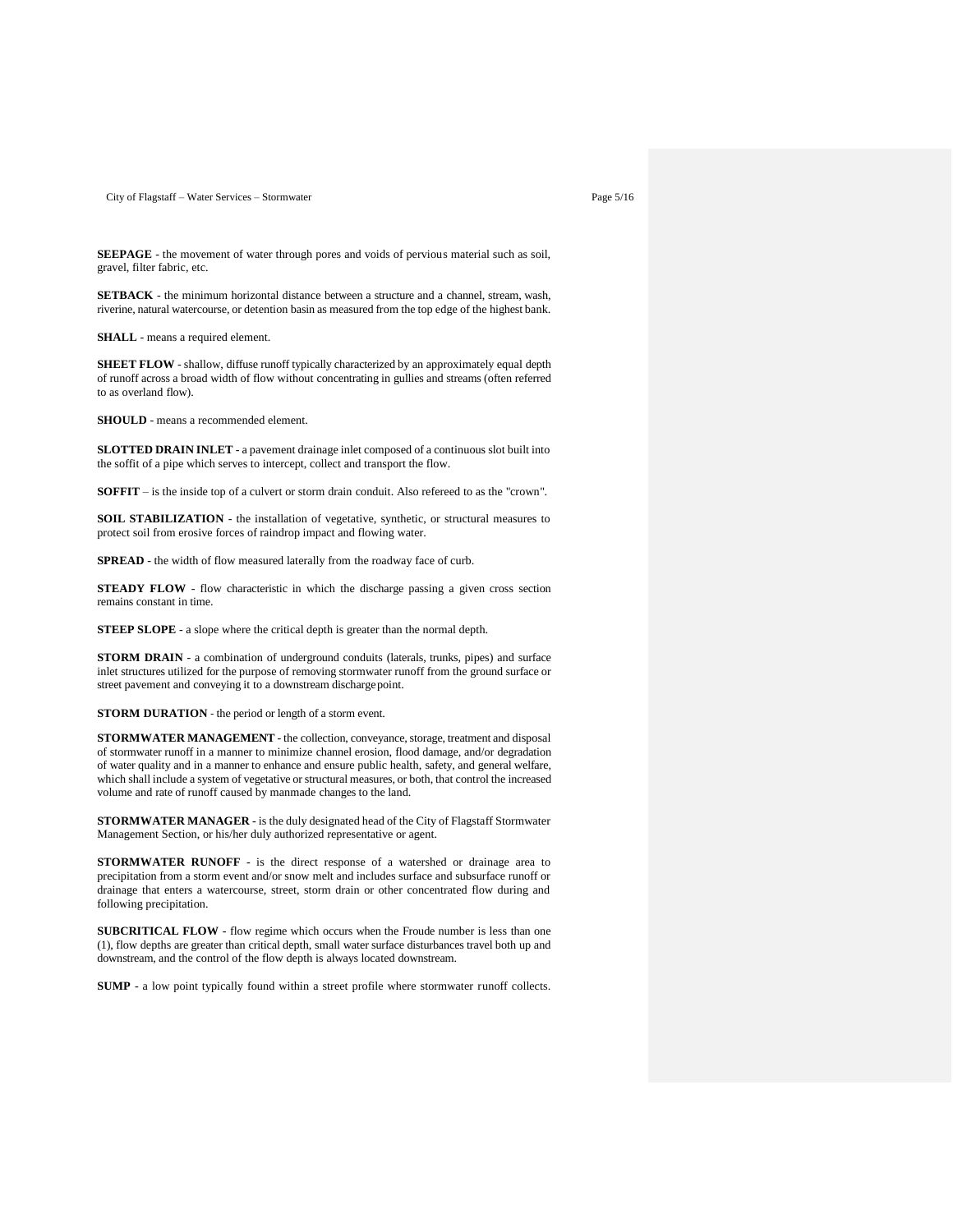City of Flagstaff – Water Services – Stormwater Page 6/16

Also referred to as a "sag".

**SUPERCRITICAL FLOW** - flow regime which occurs when the Froude number is greater than one (1), depths are less than critical depth, small water surface disturbances are always swept downstream, and the location of the flow control is always upstream.

**TAILWATER** - the water surface elevation or depth of flow in a channel, watercourse, or other receiving water body directly downstream of a culvert or storm drain outlet.

**TIME OF CONCENTRATION (TC)** - is the time required for stormwater runoff to flow from the hydraulically most remote point of a watershed or drainage area to the point of interest or watershed outlet. The most remote point is the point from which the time of runoff is the greatest. Thus, the  $T_C$  is the maximum time for water to travel through the watershed, which is not always the maximum distance from the outlet to any point in the watershed.

**UNIFORM FLOW** - flow characteristic in which the flow rate and depth remain constant along the length of the channel reach.

**WASH** - is a natural watercourse which is essentially undisturbed by development.

**WATERCOURSE** - is a naturally occurring river, riverine, stream, creek, wash, lake or other body of water or channel consisting of banks and bed through which continuous or periodic flows occur. This may include any depression serving as a conveyor of stormwater.

**WATERSHED** - the catchment area for rainfall which is delineated as the drainage area producing stormwater runoff to a given point. It is assumed that the base flow in a stream also originates from the same area.

**WEIR** - is a depression or notch in the side or top of an outlet structure or a depression of specific shape in the embankment of a stormwater detention facility. Weirs are classified in accordance with the specific shape of the notch such as rectangular, V-notch, trapezoidal, parabolic, or proportional.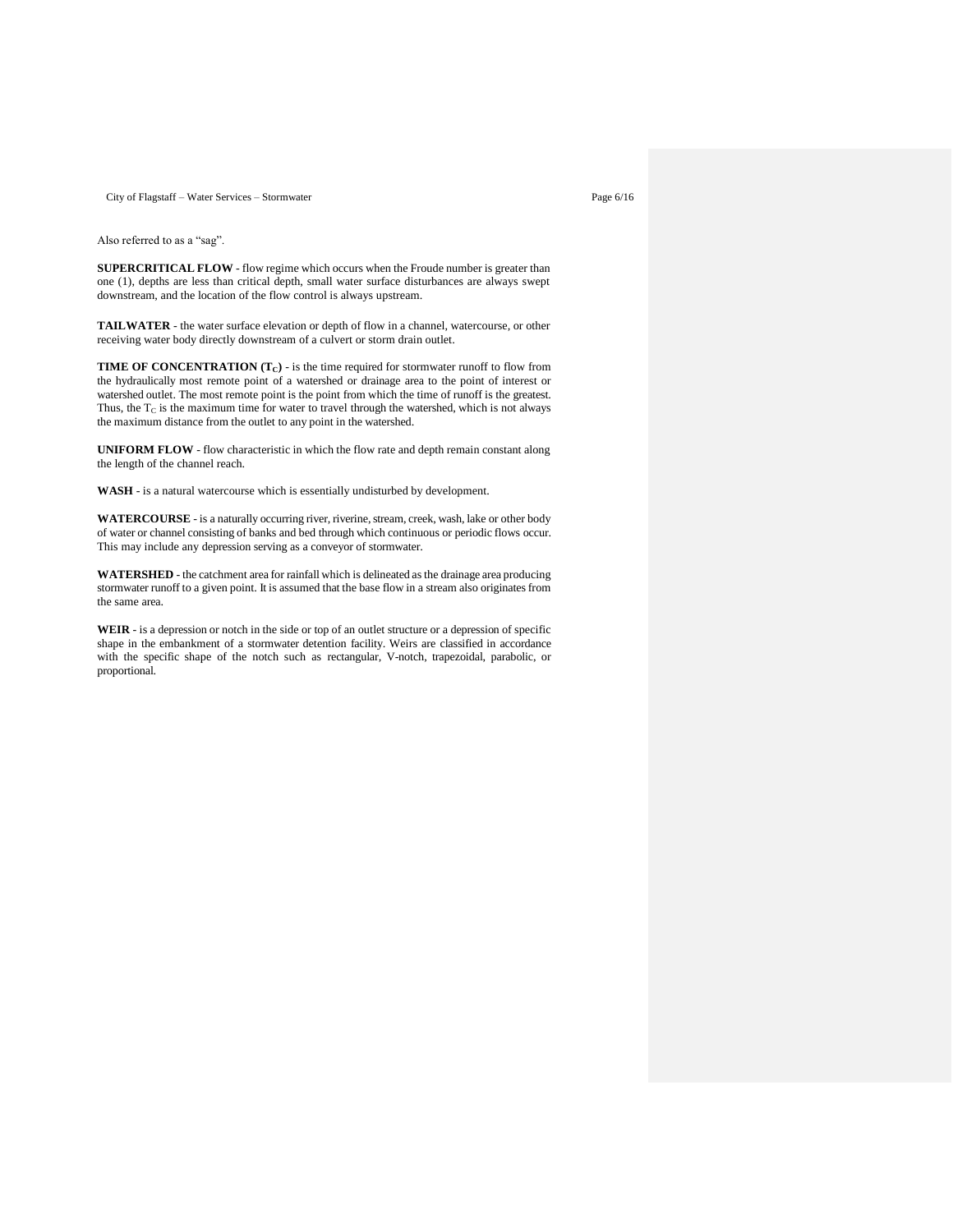City of Flagstaff – Water Services – Stormwater Page 7/16

## **CHAPTER 1: INTRODUCTION**

# **1.3. USE OF THIS MANUAL**

 $\overline{\phantom{a}}$ 

The policies, design criteria, and procedures presented in this manual are to be utilized in the preparation of drainage reports, flood studies, grading and drainage plans, and public improvement plans required by the City of Flagstaff.

The use of this manual is intended to act as guidance to the policies and design criteria specific to the City of Flagstaff. There is no intent to inhibit sound innovative engineering design or use of new techniques, procedures, or data.

It is the responsibility of the registrant design engineer to utilize proper engineering judgement when applying any procedure or criteria contained in this manual to a specific site or condition.

This manual is dynamic in nature and shall be periodically reviewed and updated to keep it up to- date with new legal and technical developments in the field of stormwater management. It is the intent of the City of Flagstaff to periodically issue revisions to this manual which incorporate new data, methods, criteria and such other information as may be deemed appropriate.

Use of this manual does not supersede the need for acquiring various permits or authorizations required by the Federal Emergency Management Agency, Environmental Protection Agency, U.S. Army Corps of Engineers, State of Arizona, Coconino County, or the City of Flagstaff.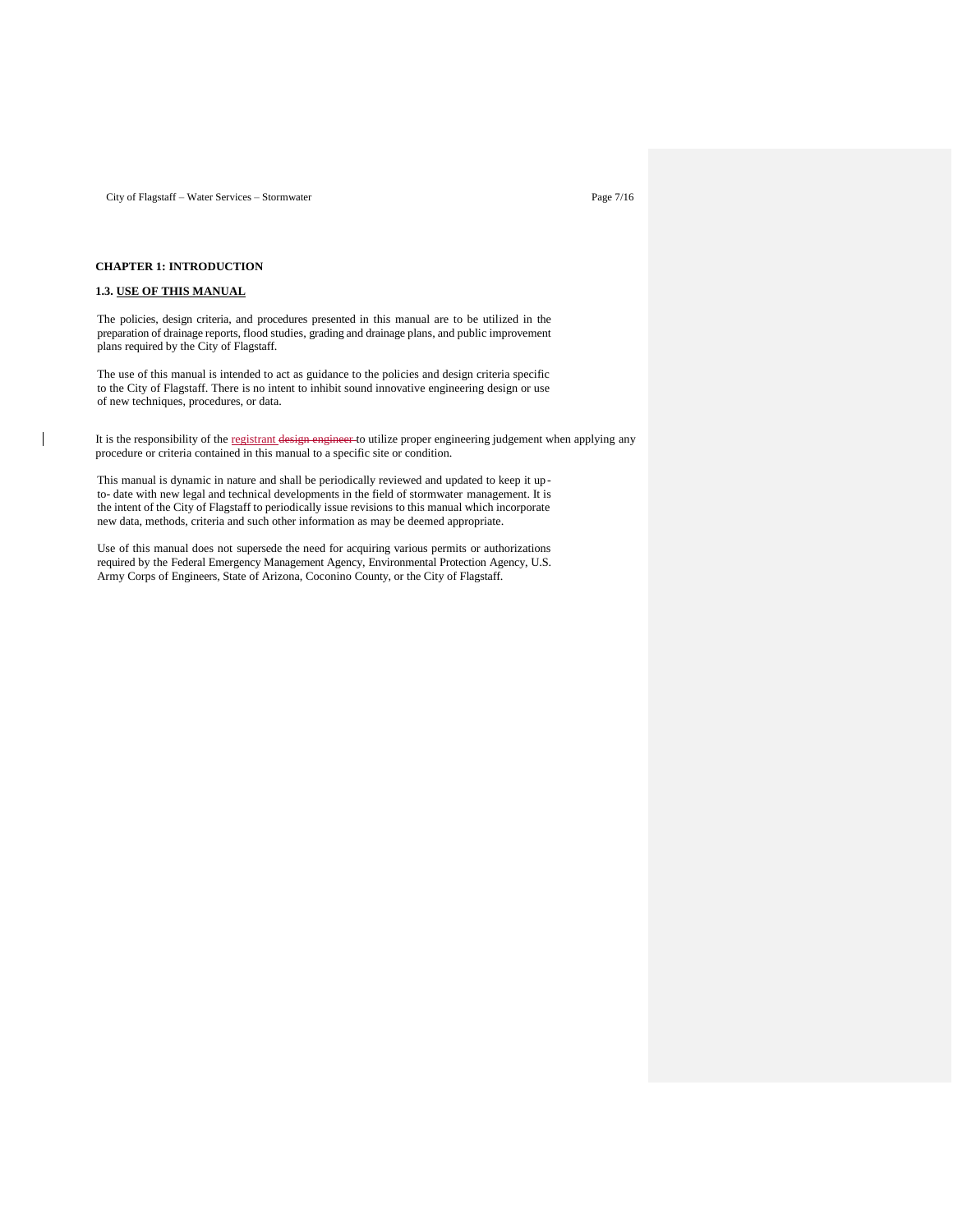City of Flagstaff – Water Services – Stormwater Page 8/16

## **CHAPTER 2: DRAINAGE REPORTS AND PLANS**

## **2.1. DRAINAGE REPORT REQUIREMENTS**

Drainage reports will be required for the following land development activities:

- 1. Residential, commercial, and industrial subdivisions.
- 2. Application for rezoning.<br>3. Any multi-family residen
- Any multi-family residential, commercial, or industrial development; parking lot; or park.
- 4. Public improvements involving new streets, culverts, storm drains, open channels, and private/public detention facilities or other drainage infrastructure.
- 5. Application for Conditional Letter of Map Revision (CLOMR) or Letter of Map Revision (LOMR) to the Federal Emergency Management Agency (FEMA).

A drainage report may also be required for application for a building permit, floodplain use permit, or grading permit if site conditions warrant or if drainage dictates the development of the site.

Drainage reports submitted to the City for review and approval shall be prepared and sealed by an Arizona Registered Professional Civil Engineer.Qualified Registrant at a minimum. An Arizona Professional Engineer is

- required to prepare all: 1. Flood Studies,
	- 2. Drainage reports for detention facilities. This does not include retention facilities.
	- 3. Drainage reports for subsurface hydraulic routing, excluding:
		-
		- a. Lateral subsurface piping connections of building roof or gutter downspouts,
		- b. Single segment drop inlets to retention basins,
		- Retention basin outlet piping, including basin outlet orifice calculations.
		- d. Other Piping not used for peak flow conveyance and solely used for ponding drain requirements. Example – Underdrains.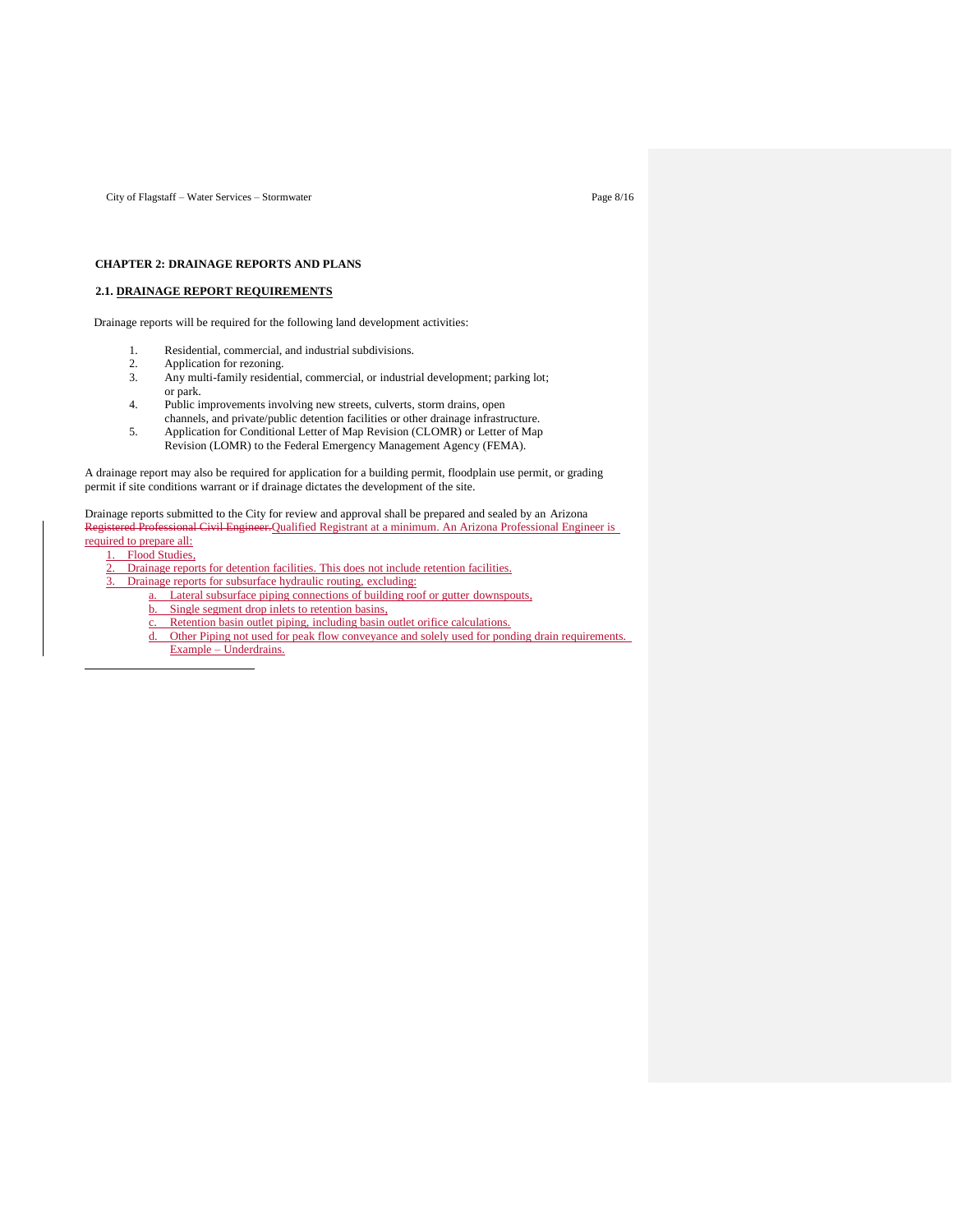City of Flagstaff – Water Services – Stormwater Page 9/16

## **2.1.3. Drainage Report Content and Format**

Drainage reports shall contain the following information, at a minimum, and shall be presented in the format outlined below:

## 1. Cover Sheet

- Title of report.
- Date of report completion/submittal and any revisions.
- ➢ Project name, address, and COF File number.
- Name, address, and phone number of client.
- Name, address, and phone number of engineering firm responsible for report. Seal/signature of the Arizona Qualified Registrant Registered Professional Civil-Engineer responsible for preparing the report.

### 2. Table of Contents

- All report pages shall be numbered sequentially including any appendices.
- ➢ List of all tables and illustrations.
- ➢ Table of contents sealed by responsibleengineerQualified Registrant.

### 3. Introduction

- ➢ Location map showing the project in relation to adjacent properties, streets, and nearby watercourses.
- ➢ Legal description of subject property (can be placed in Appendix if toolengthy).
- ➢ Description of the existing and proposed land use/project, drainage patterns, natural watercourses, drainage problems, and floodplain status within the development.
- Summary of any previous hydrologic/hydraulic studies or other information which pertain to the development.
- Description of potential impacts both upstream and downstream.
- Effect of proposed construction on major drainage conveyances.

### 4. Objectives and Procedures Section

- Brief summary of the purpose of the report in relation to the project (e.g., rezoning, Preliminary plat, subdivision, commercial development, etc.)
- ➢ Description of the methodologies, assumptions, and procedures used in preparing the report.
- ➢ Description of all applicable development standards, policies, detention requirements, and floodplain regulations to which the proposed development must adhere.

### 5. Hydrology Section

- ➢ Drainage maps (drawn to scale) for pre and post-development conditions which clearly depict contributing watersheds, sub-basins, concentration points, flow patterns, measured flow lengths, elevations, and contours.
- Hydrologic data sheets, for both pre and post-development conditions, for each concentration point including time of concentration calculations, rainfall intensities, runoff coefficients or curve numbers, and peak discharges.
- Pre and post-development hydrology.
- Summary table listing all concentration points, corresponding drainage areas, calculated peak discharges for pre and post-development conditions, and differences in discharges.

## 6. Hydraulics Section

- ➢ Open channel design and capacity computations in accordance with the policies and criteria outlined in Chapter 4.
- ➢ Design computations for all culverts in accordance with the policies and criteria outlined in Chapter 5.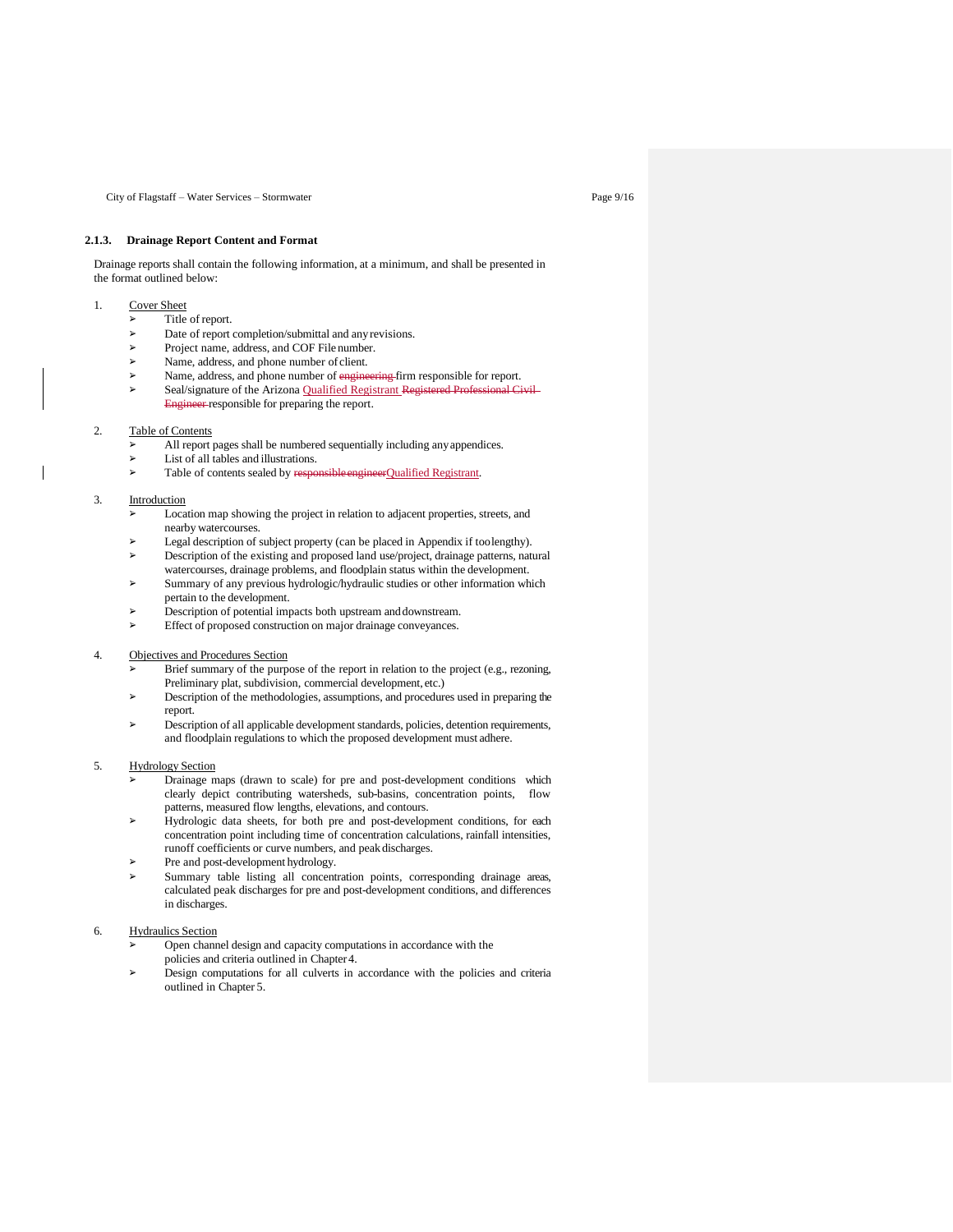### City of Flagstaff – Water Services – Stormwater Page 10/16

- ➢ Design computations for all storm drains, inlets, and street sections in accordance with policies and criteria outlined in Chapter 7. Storm drain design shall include a labeled schematic of storm drain network, design discharges, pipe capacities, profiles, outlet velocity, and hydraulic grade line.
- All supporting data, printouts, tables, nomograph, etc., which are referenced in report.

### 7. Detention Design Section

- Site plan (to scale) which clearly shows dimensions and locations of all proposed development and detention system(s) including but not limited to the following:
	- a. Location, size, and type(s) of inflow and outflow structures.<br>b. Location and size of access and maintenance access ramps a Location and size of access and maintenance access ramps and roadways, if applicable.
	- c. Boundaries of Common Areas or private drainage easements, if applicable. d. Maximum water surface elevations, limits of ponding, and typical facility
	- cross-section(s). e. Flow arrows, drainage divides, contours, and finished grades.
	- f. Roof drainage direction(s) and finish floor elevations of allbuildings.
- ➢ Description of how the overall detention design will comply with grading criteria, resource preservation, and landscaping requirements.
- ➢ Description of maintenance schedule and responsibility.
- Detention volume estimate computation(s).
- ➢ Detailed reservoir-routing calculation sheets for all required design storms.
- ➢ Plotted inflow and outflow hydrographs (preferablysuperimposed).
- If retaining walls are utilized, include free-body diagrams showing all forces, moments and computations required for determining factors of safety against sliding and overturning.

## 8. Summary and Conclusions

- ➢ A brief summary of the analyses and conclusions presented in the report.
- ➢ A brief description of how the proposed development and/or public improvements will adhere to applicable stormwater detention and/or floodplain regulations and mitigate any impacts created by thedevelopment.

#### 9. References

➢ Provide a listing of pertinent sources of analysis and design procedures used.

## 10. Appendices

➢ Appendices may be used for hydrologic, hydraulic, reservoir-routing calculations, etc., and other material not suited for inclusion in the main body of the report.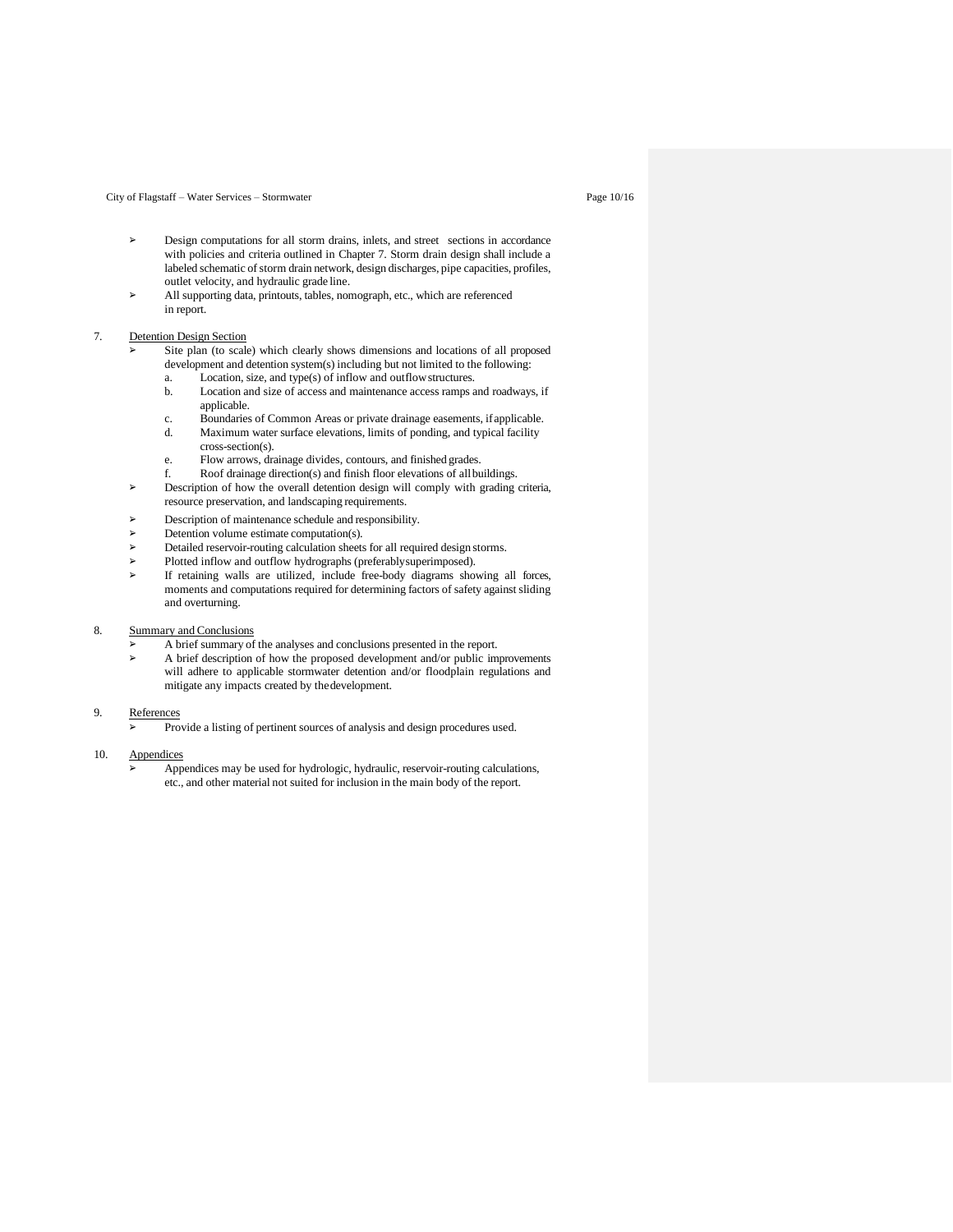City of Flagstaff – Water Services – Stormwater Page 11/16

## **2.3. GRADING AND DRAINAGE PLANS**

Grading and Drainage plans, prepared and sealed by an Arizona-Registered Civil Engineer Qualified Registrant, are required for the following land development activities:

1. Residential, commercial, and industrial subdivisions.

2. Any multi-family residential, commercial, or industrial development; parking lot; or park.

3. Public improvements involving new streets and/or drainage

4. Application for CLOMR or LOMR.

53. Application for grading permit.

 $\mathsf{l}$ 

 $\overline{\phantom{a}}$ 

Grading and Drainage plans, prepared and sealed by an Arizona Professional Engineer are required for the following land development activities:

1. Public improvements involving new streets and/or drainage facilities.

2. Application for CLOMR or LOMR

Grading and drainage plans may also be required by the Stormwater Manager or Building and Safety Director for building permit or floodplain use permit applications if site conditions warrant.

The engineer registrant shall submit one reproducible (mylar) copy of the approved grading and drainage plan(s) as permanent public record.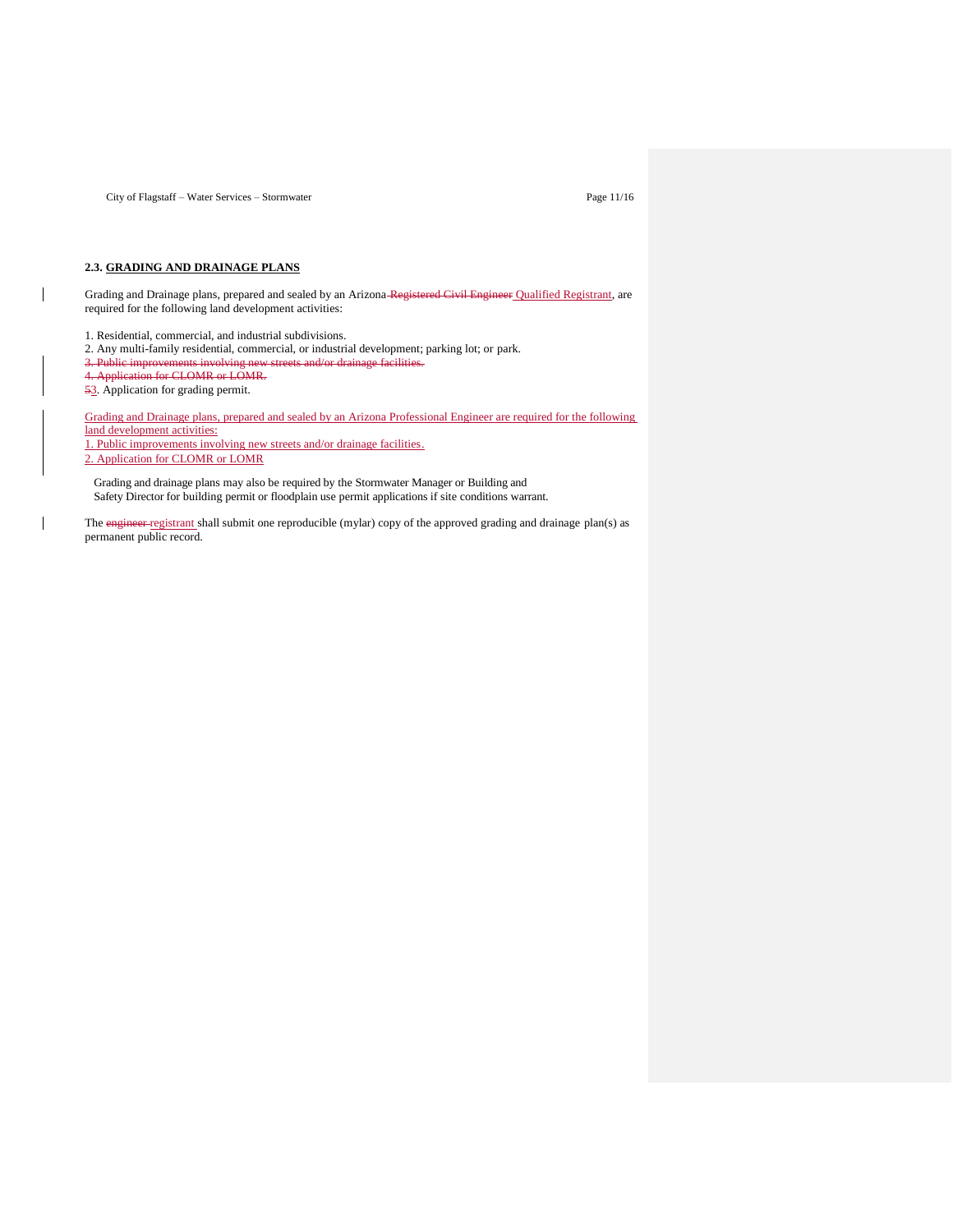City of Flagstaff – Water Services – Stormwater Page 12/16

### **2.3.1. Grading and Drainage Plan Requirements**

Grading and Drainage Plans shall include the following information at a minimum:

- Vicinity map including north arrow, scale, boundary lines of site, and other information necessary to locate the developmentsite.
- Name of subdivision or project and COF Project Number.
- Date(s) of preparation and revisions.

- Seal/signature of responsible engineerregistrant.
- Property lines, lot lines, right-of-way lines of streets, easements, and other rights-ofway, with accurate bearings and distances.
- Existing and proposed contours at 2' intervals. Spot elevations or 1' contour intervals where 2' contours do not show on the property or where needed to depict the grading.
- Floodplain and floodway locations, if applicable.
- Existing and proposed buildings or structures on the property and within 15 feet of the property limits, roof drainage directions, paved and landscaped areas, and dimensions of same.
- Finished floor and grade at foundation elevations of allstructures.
- Location, dimensions, elevations, contours, characteristics, cross sections, profiles, and details for all existing and proposed drainage facilities, retaining walls, cribings, and other protective devices.
- Construction notes, specifications, and design details.
- Cross-sections of all open channels and detention basins, including design water surface elevation(s).
- Detention basins which show capacity, discharge(s), spillways, and the 100-year water surface elevation (WSE). Shading of the area inundated by the 100-year WSE is recommended.
- Recommendations included in the soils engineering or engineering geology report incorporated in the plans and/or specifications, ifapplicable.
- Dates and reference number of the soils report(s) together with the names, addresses and phone numbers of the firm(s) or individual(s) who prepared the report(s).
- Cut slopes no steeper than 2 horizontal (H):1 vertical (V) unless soils report states that the cut slope will be stable and will not create a hazard to public or private property.
- Fill slopes not constructed on natural slopes steeper than 2H:1V unless soils report recommends otherwise. Fill slopes shall not exceed2H:1V.
- Top of cut slopes no nearer to the site boundary line than one fifth the vertical height of cut with a minimum of 2 feet and a maximum of 10 feet.
- Toe of fill slope(s) no nearer to the site boundary line than one half the height of the slope with a minimum of 2 feet and a maximum of 20 feet.
- Erosion control measures for all cut and fill slopes. (Note: referencing the landscape plan does not meet this requirement).
- Detention facility design details and cross-sections.
- Cut and fill quantities.
- Limits of grading or disturbance.
- Established benchmark ofknown elevation to which every other elevation is referenced.
- Horizontal control.
- Landscape Designer review block with signature.
- The engineer registrant must review and sign the landscape plan for potential conflicts with grading and drainage plan.
- The following statement is required on all grading & drainage plans:

"Adequate drainage, erosion and sediment control measures, best management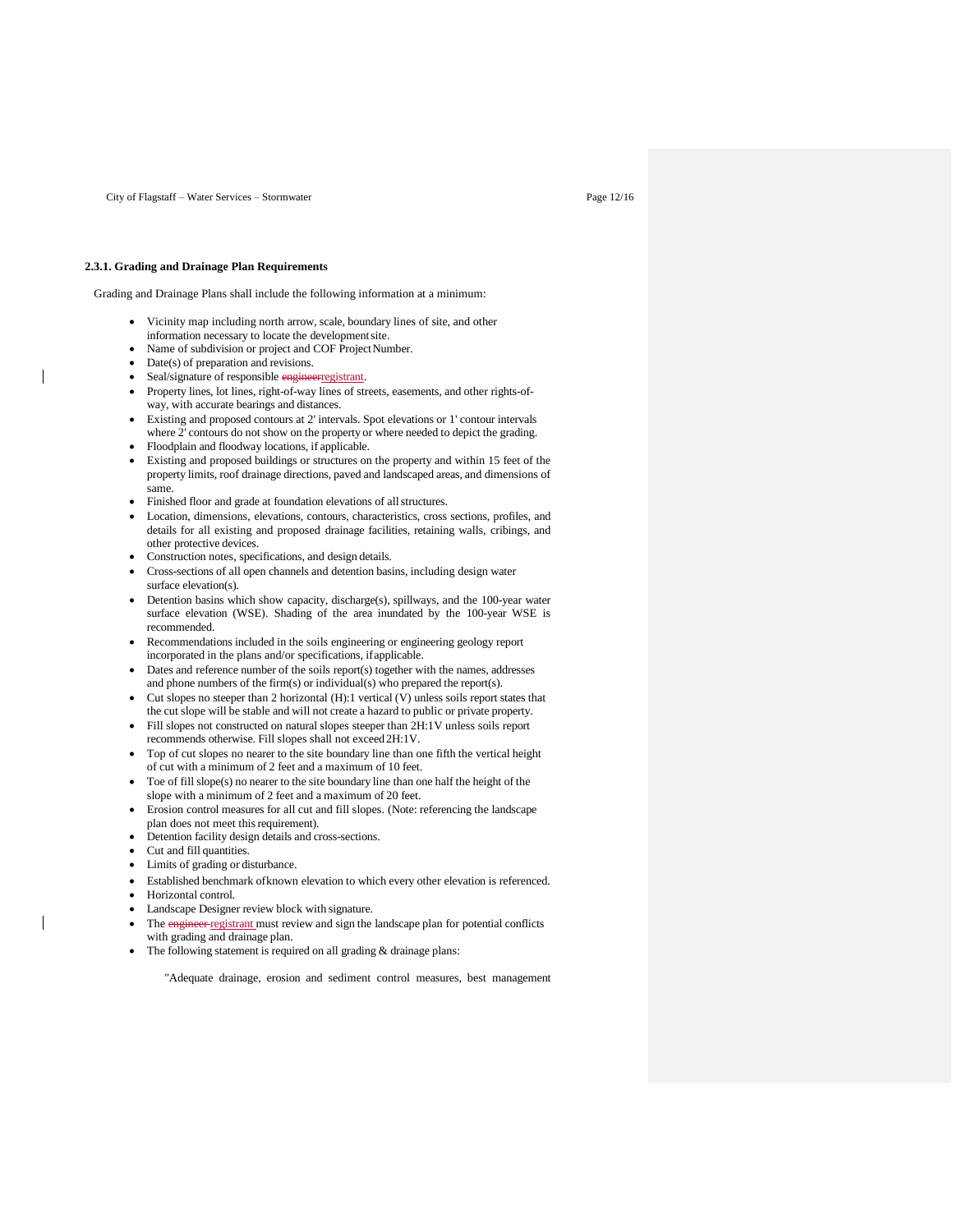# City of Flagstaff – Water Services – Stormwater Page 13/16

practices, and/or other stormwater management facilities shall be provided and maintained at all times during construction. Damages to adjacent property and/or the construction site caused by the contractor's or property owner's failure to provide and maintain adequate drainage and erosion/sediment control for the construction area shall be the responsibility of the contractor and/or property owner."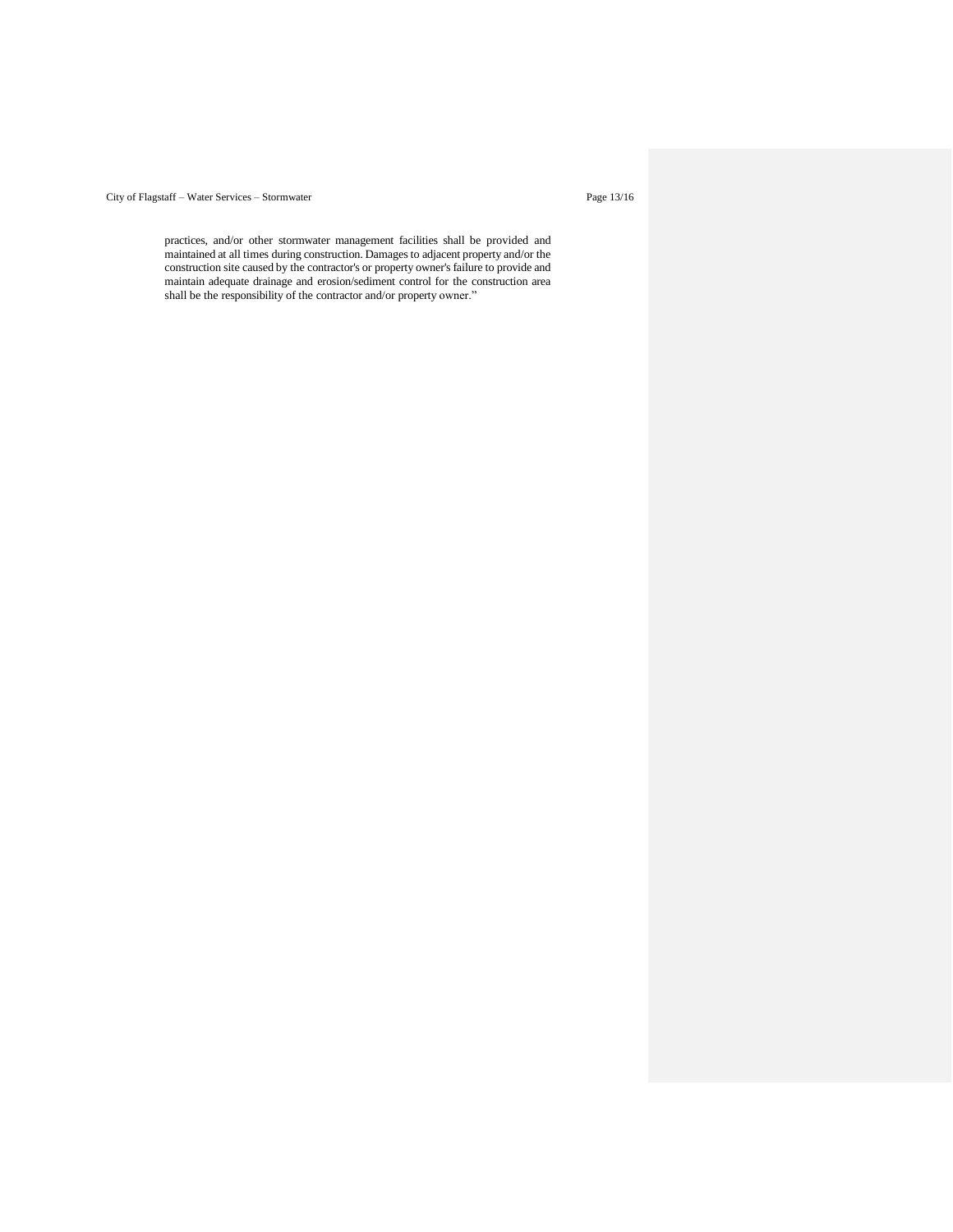## **2.5. QUALITY OF SUBMITTALS**

All drainage report and plan submittals presented to the City of Flagstaff for review shall be prepared and sealed by an Arizona Registered Professional Civil Engineerper Sections 2.1 and 2.3.

The engineer registrant shall be held solely responsible for the correctness and adequacy of all data, drawings, calculations, and reports submitted to the City for review and approval. In addition, the engineer registrant shall comply with all local, state, and federal floodplain regulations in the design of a development.

The Engineering Division will review drainage report and plan submittals for completeness and general compliance with all applicable local, state, and federal requirements. Approval by the City does not necessarily imply that the design is appropriate, nor that the development is in strict compliance with all applicable regulations and standards. Review and approval of drainage submittals shall not create liability on the part of the City or its employees for any flood damages that may result from reliance upon any administrative decision made by the City or its employees. When design procedures, equations, and data not included in this manual are used, the engineer must provide the City enough information on the methods and data to enable City staff to evaluate their applicability.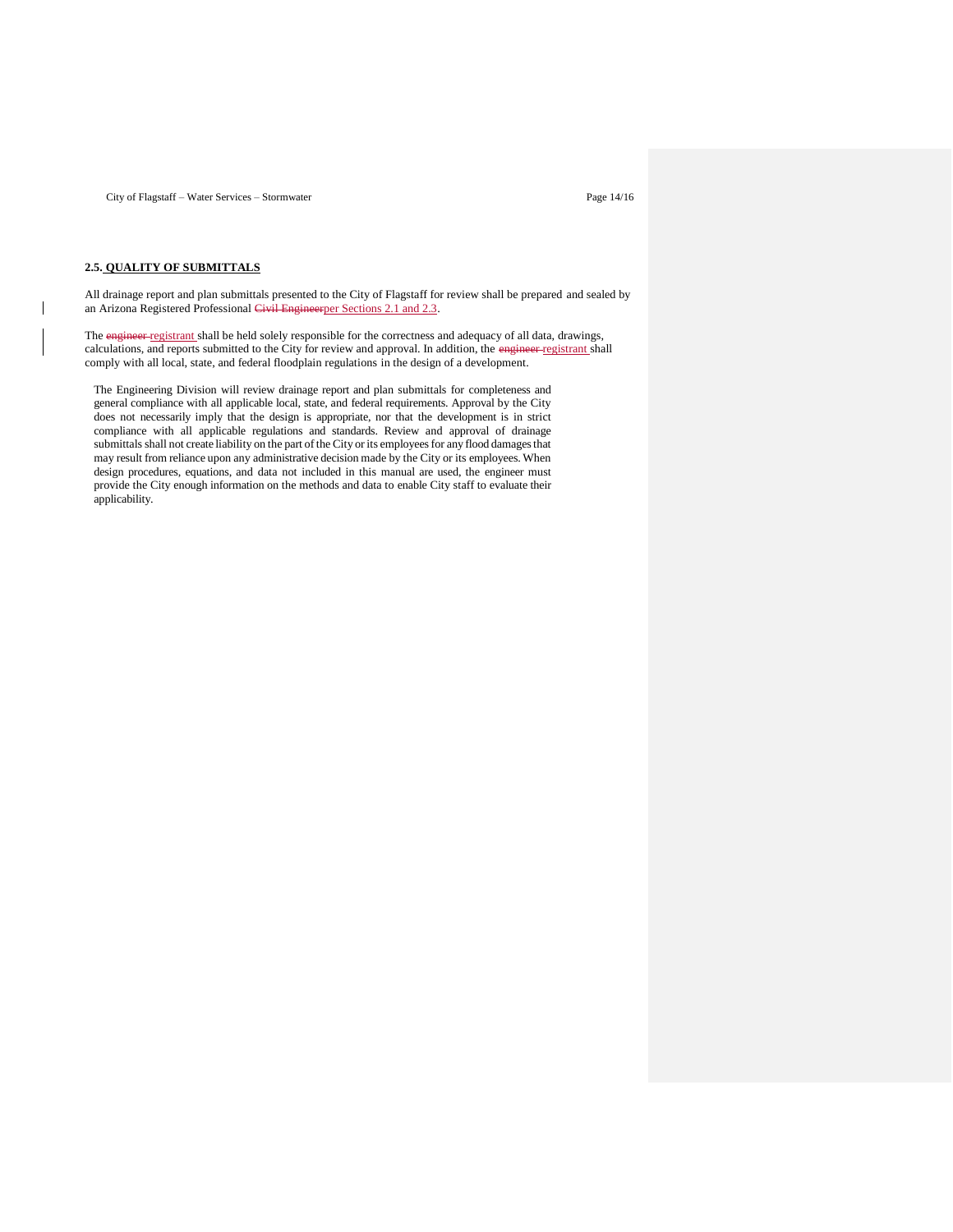## **CHAPTER 3: HYDROLOGY**

This chapter provides an overview of urban hydrologic methods and procedures used in the City of Flagstaff. The information presented herein is intended to provide the registrantdesign engineer with guidance to the methods and procedures, their data requirements, and their applicability and limitations. Most of these methods and procedures can be applied using commonly available computer programs.

### **Rational Runoff Coefficient**

Perhaps the most important variable in the Rational Equation is selection of the dimensionless runoff coefficient (C) which represents that fraction of rainfall that appears as surface runoff from a tributary area. This fraction of rainfall runoff is independent of rainfall intensity or volume for impervious areas, such as streets, rooftops, and parking lots. However, for pervious areas, the fraction of runoff varies with rainfall intensity and the accumulated volume of runoff. Therefore, the selection of a coefficient that is appropriate for the storm, soil type, slope, and land use conditions is critical. The design engineerregistrant should always document how and why a particular runoff coefficient

was chosen. Thought should also be given to future changes in land use that might occur during the service life of the proposed drainage facility which can result in an inadequate drainage system.

Runoff coefficients based on surface type can be found in Table 3-4. Runoff coefficients based on land use, slope, and soil type are to be chosen from Table 3-5. The Hydrologic Soil Groups (HSG) used in Table 3-5 were developed by the Soil Conservation Service (now the Natural Resources Conservation Service) based on infiltration rates and are described as follows:

Group A - Soils having low runoff potential due to high infiltration rates even when thoroughly wetted. These soils consist primarily of deep, well to excessively drained sands or gravels and have a high rate of water transmission (greater than 0.3 in/hr).

Group B - Soils having moderate infiltration rates when thoroughly wetted and consist primarily of moderately deep to deep, moderately well to well drained soils with moderately fine to moderately coarse textures. These soils have a moderate rate of transmission (0.15 - 0.30 in/hr).

Group C - Soils having low infiltration rates when thoroughly wetted and consist primarily of soils with a layer that impedes downward movement of water and soils moderately fine to fine textures. These soils have a low rate of water transmission (0.05 - 0.15 in/hr).

Group D - Soils having high runoff potential. They have very low infiltration rates when thoroughly wetted and consist primarily of clay soils with high swelling potential, soils with permanently high water tables, soils with a claypan or clayey layer at or near the surface, and shallow soils over nearly impervious parent material. These soils have a very low rate of water transmission (0 - 0.05 in/hr).

HSG soils textures can be classified as:

A - Sand, loamy sand, or sandy

loam B - Silt loam or loam

C - Sandy clay loam

D - Clay loam, silty clay loam, sandy clay, silty clay, or clay